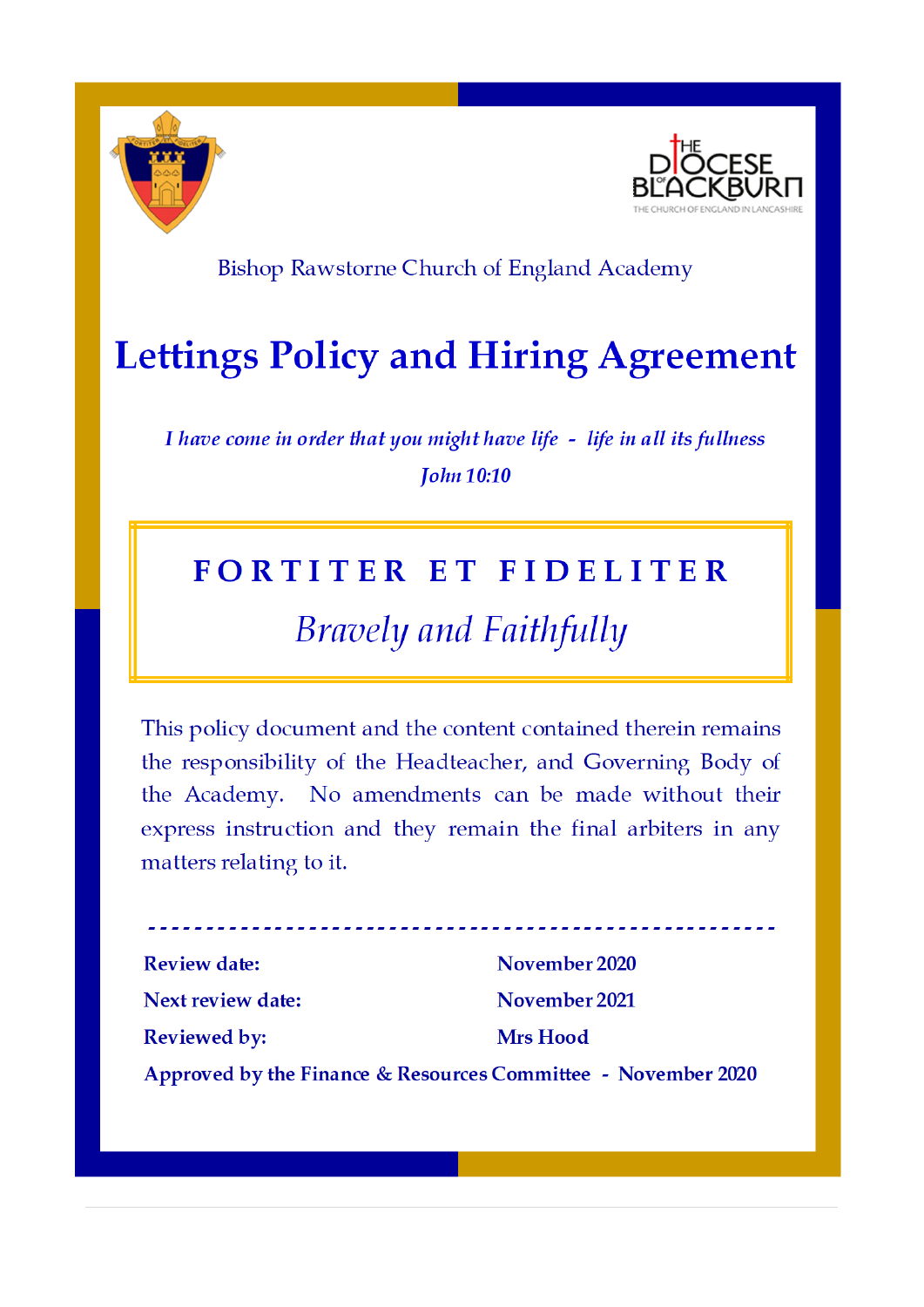#### **Introduction**

The Governors of Bishop Rawstorne Church of England Academy are fully committed to developing the school as a community facility, to encourage life-long learning and to promote the health and well being of both adults and children in the area. The Governing Body therefore welcome the use of the school's premises for a variety of community and leisure purposes.

#### **Rationale**

Priority is given during the normal school day to the education of the school's students. Outside those hours, the facilities are available for hire to organisations in the community.

'Community' means, initially, the five foundation parishes of Croston, Bretherton, Eccleston, Mawdesley-with-Bispham and Wrightington-with-Heskin.

Applications for use of school facilities from any organisation within the five parishes will be favourably considered.

#### **Charges**

The Governing Body of Bishop Rawstorne reserves the right to make a charge for the use of the school's premises. The charge will vary as detailed in the 'Application for use of the School Premises'

#### **VAT**

VAT is normally chargeable only on lettings of sports facilities (a concession may be available from HMRC if certain conditions are met (see appendix B).)

#### **Application Procedures**

All applications and enquiries should be made via North West School Hire, telephone 07485 188467.

#### **Cancellations**

If the school finds it necessary to cancel a booking, as much notice as possible will be given and where possible, alternative accommodation will be offered. If this is not possible, a refund will be made. The school accepts no liability in respect of commitments incurred by the hirer due to such cancellations.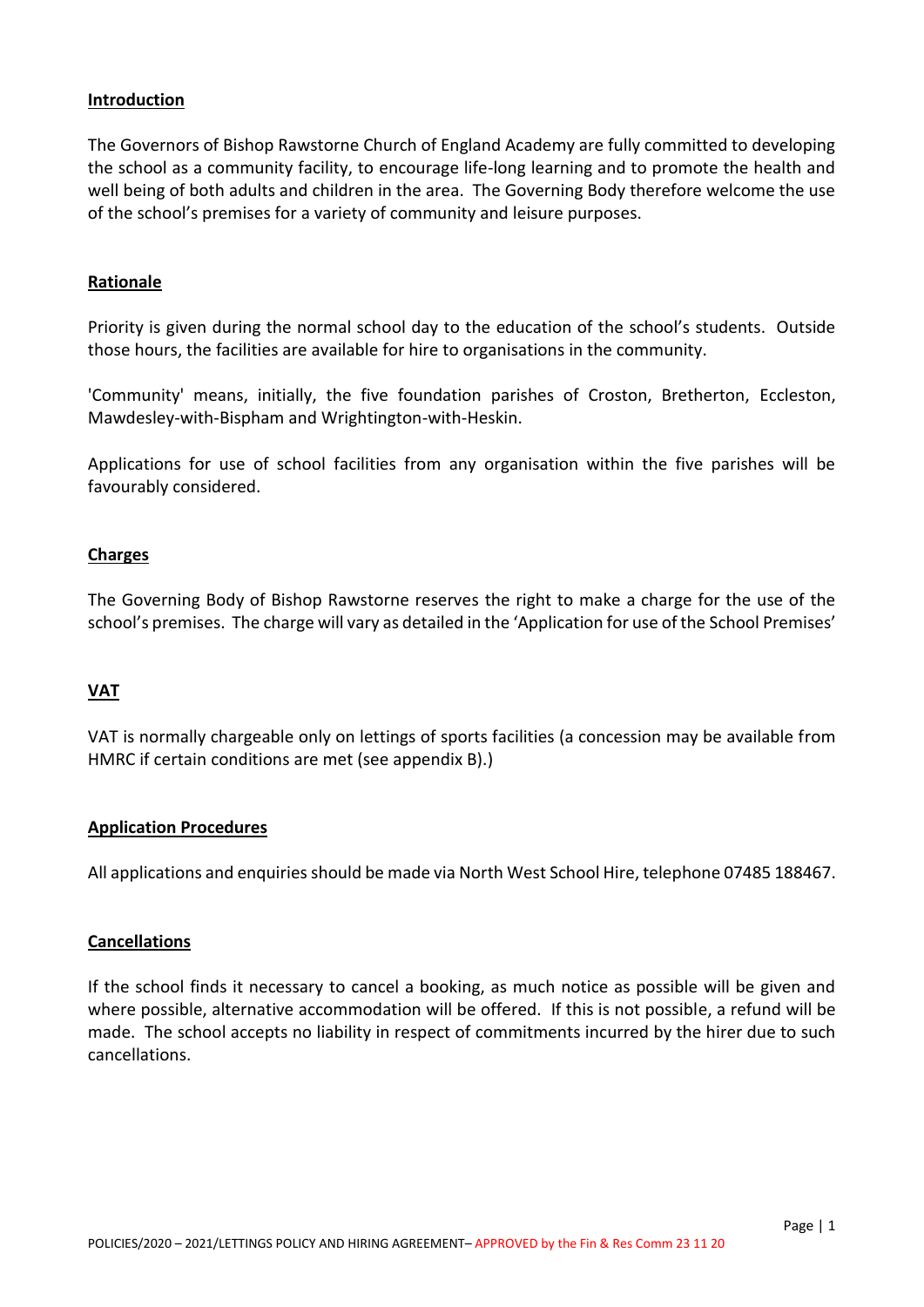#### **Lettings Policy and Hiring Agreement**

The school is working in partnership with North West School Hire to develop facility lettings, adult education provision and school holiday activities.

The Bishop Rawstorne Lettings Policy and Hiring Agreement is drawn up by a Committee of the Governing Body (Finance & Resources )and staff of Bishop Rawstorne Church of England Academy and operates under delegated powers.

| The Committee:       | Mrs S Cooper<br>Mrs L Hood<br>Mr P Rawlinson | Governor<br>Business & Finance Manager<br>Deputy Headteacher |
|----------------------|----------------------------------------------|--------------------------------------------------------------|
| In partnership with: | Callum Macleod                               | North West School Hire                                       |

#### **Terms of Reference and Delegated Powers**

- 1. The administration of the school's lettings is undertaken by North West School Hire in accordance with this policy.
- 2. The Governing Body actively encourages community use of the school buildings, however it reserves the right to refuse any lettings it may choose.
- 3. Lettings will not be granted to organisations perceived to be antagonistic to the Church of England or at variance with the ethos of the school.
- 4. Lettings will not be granted to political parties and groups favouring contentious policies.
- 5. Organisations must be willing to meet with North West School Hire officials and provide details of their aims and objectives.
- 6. Each organisation using the school premises should be required to nominate a contact person. Such a person is deemed to be in charge and able to investigate any issues which may arise.
- 7. A member of North West School Hire staff will be present on site for all lettings outside the normal school day.
- 8. A responsible person from the school must be on call when the premises are being hired.
- 9. The maximum clarity possible about arrangements should be encouraged.
- 10. All applicants must complete the hiring forms required by North West School Hire. Each hirer must also receive a copy of the Hiring Conditions Form.
- 11. Any organisation that uses the school must be properly insured in addition to the Governing Body's Public Liability insurance. Insurance documents must be attached to the application.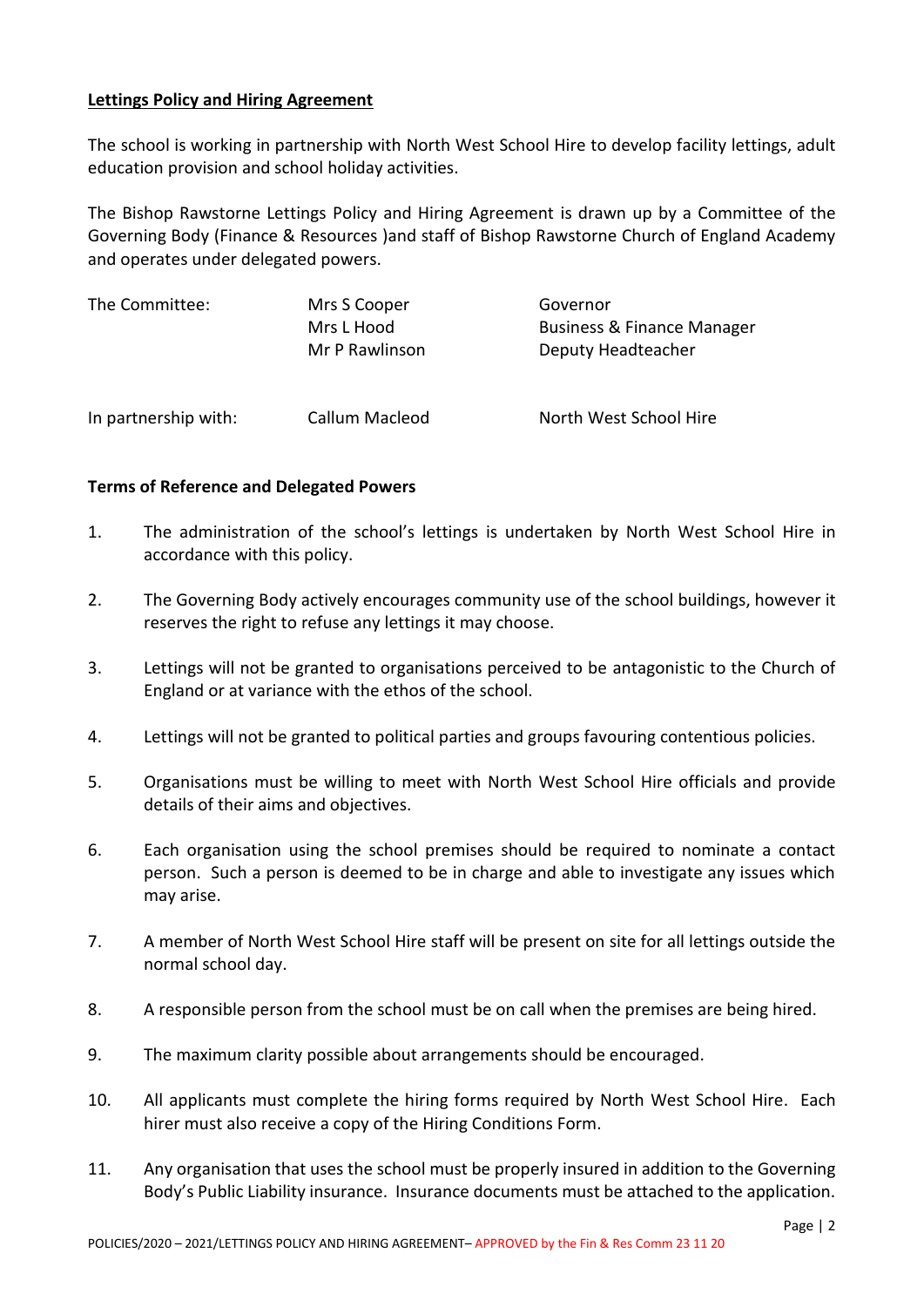- 12. Each organisation should agree in writing to make good and damages that may be caused.
- 13. No smoking is allowed on the premises in line with schools policy.
- 14. Alcoholic Drinks:
	- a. for any event where alcohol is to be sold, permission must be obtained from the Lettings Committee and conditions strictly adhered to.
	- b. No alcohol is to be stored or retained on the premises when students are in school.
	- c. Alcohol may only be brought onto the premises for personal consumption at Governors' functions.
	- d. No alcohol may be consumed on the premises without the express permission of the governors.
- 15. After use, premises must be left safe and secure eg. equipment returned to storage, windows closed and lights switched off.
- 16. No letting is to continue after 1.00am without the specific permission of the governors.
- 17. The school has approved the principle of being smoke-free in relation to the delivery of its services in order to reduce the harm to health caused by tobacco. The Governing Body of Bishop Rawstorne Church of England Academy shares the same belief and has decided to adopt a Smoke Free Policy (please see Smoke Free Policy).
- 18. The policy applies to all employees of the school and other workers including casual workers, agency workers and volunteers. The policy also applies to visitors and contractors.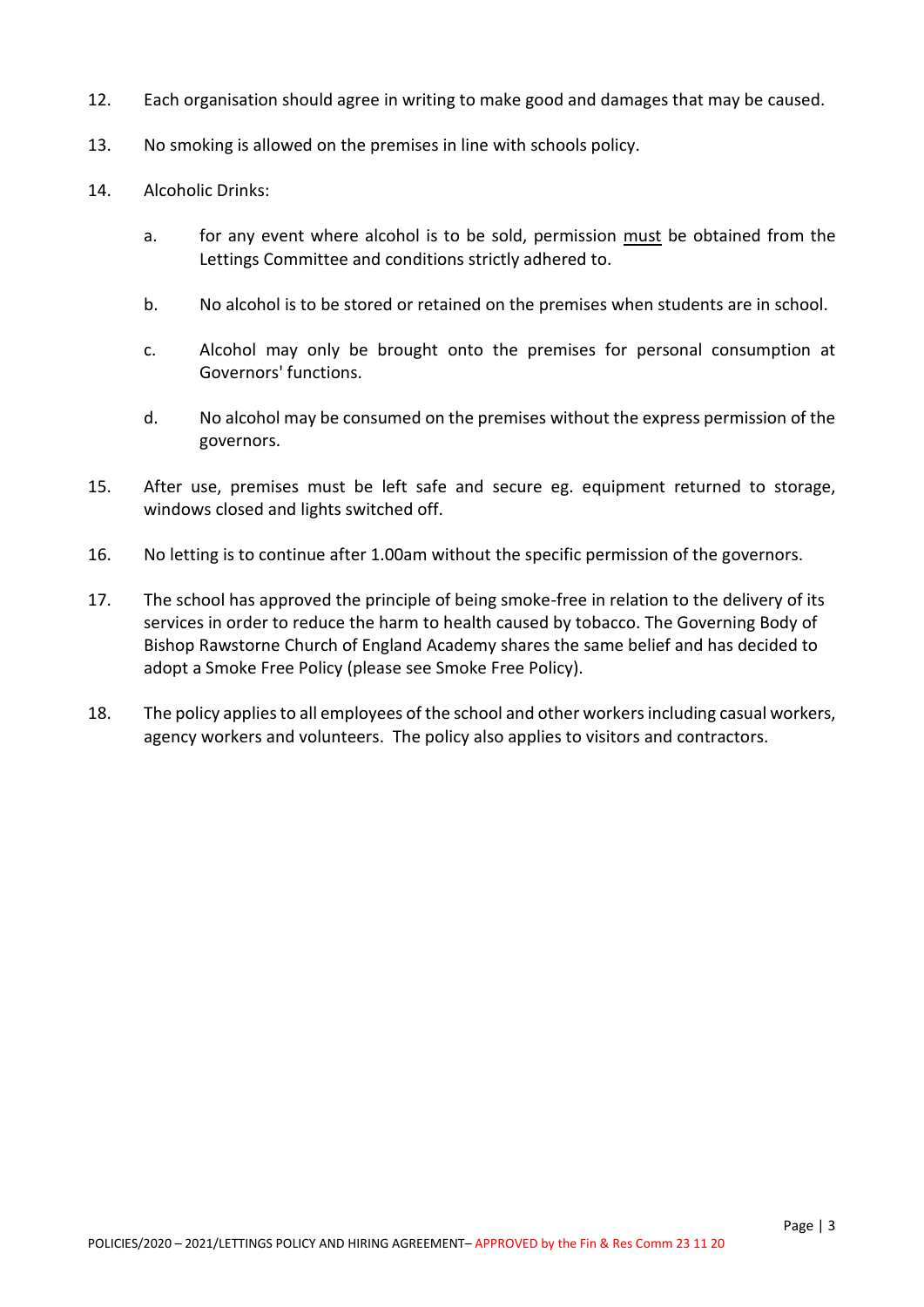#### **HIRING AGREEMENT FOR NON-CHURCH BASED GROUPS**

#### **The Bishop Rawstorne Church of England Academy**

#### **Hiring Conditions**

- 1. In these conditions:
	- (a) 'The Owners' means the Governors of the above-mentioned school, and 'The Agent' means the person acting for the owners.
	- (b) 'The Hirer' means the person signing the application form and in addition any organisation for whom he is stated in such form to be acting. The liability under the hiring agreement of such person and such organisation shall be joint and several.
- 2. Not more than the number of persons stated in the application form shall be allowed in the school premises at any one time.
- 3. Use of the school premises, or the relevant part thereof, and entry thereto, is limited to the purposes and times stated on the application form and no sub-letting is permitted. The Hirer must use only the area of the premises hired.
- 4. The hirer is responsible for and shall indemnify the owners against all damage to the school premises and to any property on the school premises occurring during, or in relation to, the hiring or while persons are entering or leaving the school premises pursuant to the hire, however and by whomsoever caused.
- 5. The owners shall not be responsible for any loss or damage to any property arising out of the hiring nor for any loss, damage or injury which may be suffered by, or be done or happen to, any person resorting to the school premises during or in relation to the hiring arising from any cause whatsoever or for any loss due to any breakdown of machinery, failure of supply of electricity or gas, leakage of water, fire, government restriction, requirement of the Local Authority or act of God which may cause the premises to be temporarily closed or the hiring to be interrupted or cancelled and the hirer shall indemnify the owners against any claim which may arise out of the hiring or which may be made by any person resorting to the school premises during, or in relation to, the hiring in respect of any such loss, damage or injury.
- 6. The right at any time to enter the school premises and remain on the premises during the hiring is reserved to the owners and the agent and any police officer.
- 7. The hirer shall ensure that good order is kept in the premises.
- 8. The owners (by themselves or the agent) may put a stop to any entertainment or meeting which in their opinion is not properly conducted or which may infringe any of the provisions hereof.
- 9. No bolts, nails, screws, bits, pins, spikes or other objects shall be driven into the fabric or furnishings of the school premises. No articles may be fixed thereto and there shall be no structural alterations to any stage in the school hall.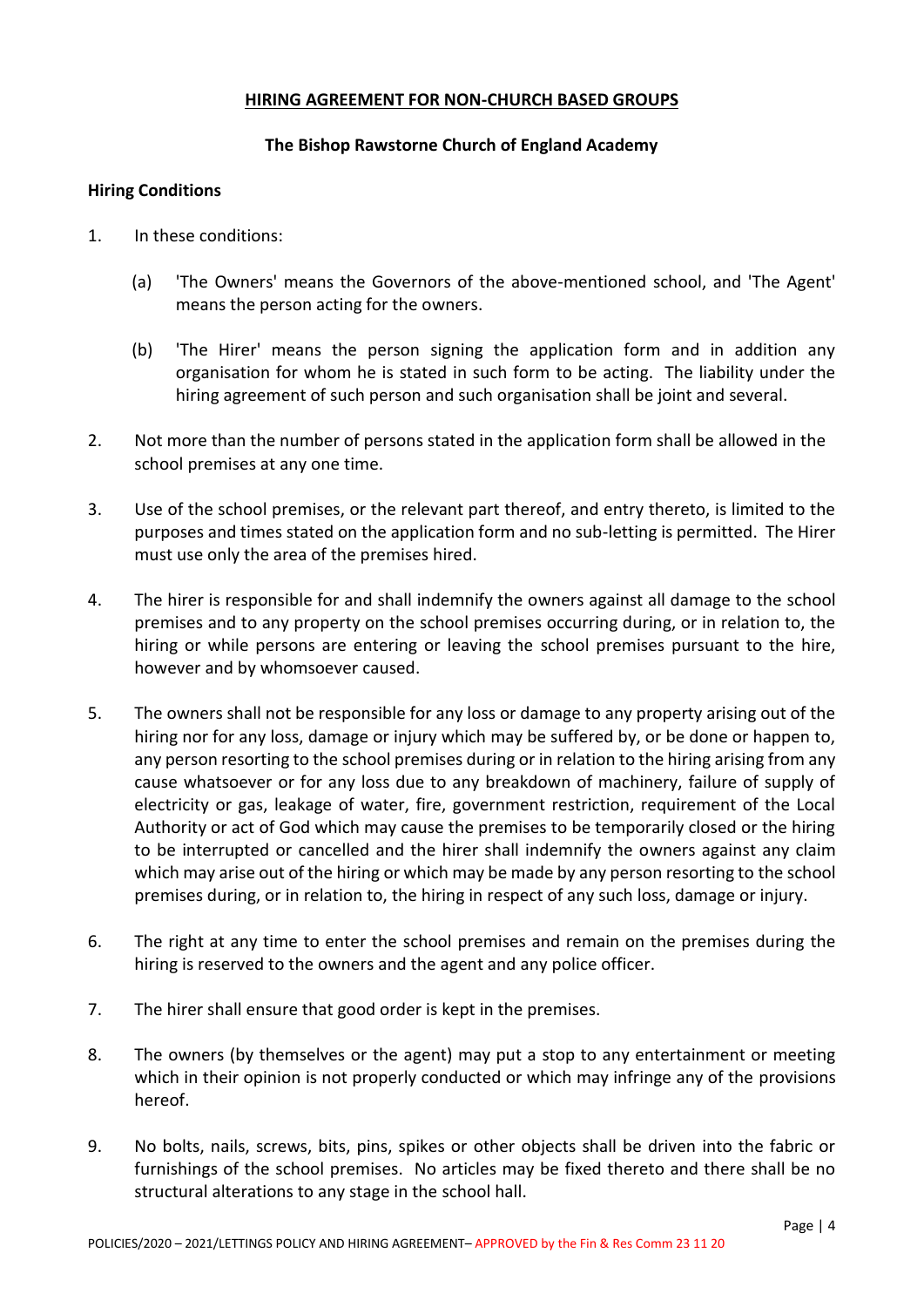- 10. The hirer shall at the expiration of the hiring leave the school premises in a clean and orderly state.
- 11. The hirer shall ensure that all property brought into the premises for the purposes of the hiring are removed before the expiration of the hiring. The owners shall not be responsible for any property left behind and reserve the right to charge extra while it is in the premises. Any furniture or equipment moved by the hirer should be returned to its original position at the end of each session.
- 12. No slogans, advertisements, flags, emblems or decorations shall be displayed outside the school premises whether affixed to the same or free standing, unless permission is granted by the school.
- 13. The hirer shall remove any slogan, advertisement, flag, emblem or decoration displayed inside the school premises if in the opinion of the agent it shall be unlawful, unseemly or libellous or expose the premises to an undue risk of fire or is likely to lead to a disturbance or a breach of the peace.
- 14. No exits may be blocked, or chairs or obstructions placed in corridors, or fire appliances removed or tampered with, and the hirer shall ensure that users of the premises are aware of the locations of emergency exits and that the hirer's staff know the location of fire-fighting equipment. It is the responsibility of the hirer to provide first aid equipment and trained personnel. The hirer must carry out their own fire drills and organise their own fire procedures.
- 15. Any lights or other electrical apparatus which shall be connected to the electrical installation in the premises shall be properly insulated and fused and electrical plugs and sockets shall not be overloaded.
- 16. Designated areas to be used for car parking.
- 17. All the conditions attached to any music and dancing licence and any theatre licence for the school premises shall be observed. A copy of each such licence held may be seen on application to the agent and the hirer shall be deemed to have had notice of all such conditions.
- 18. All legal requirements regarding the sale and consumption of alcoholic liquor, the performing of plays and the exhibition of cinematograph films shall be observed and there shall be no infringement of any copyright subsisting under the current Copyright law. The owners or the agent shall be entitled to require proof that the provisions of this clause have been complied with 48 hours before the hiring. All legal requirements of Gaming and Lotteries legislation shall similarly be observed without infringement.
- 19. All scenery and costumes used for stage performances and the like must be fireproofed.
- 21. If the hiring includes use of the school kitchen the hirer shall comply with such conditions as the owners or the agent may prescribe at the time of the hiring.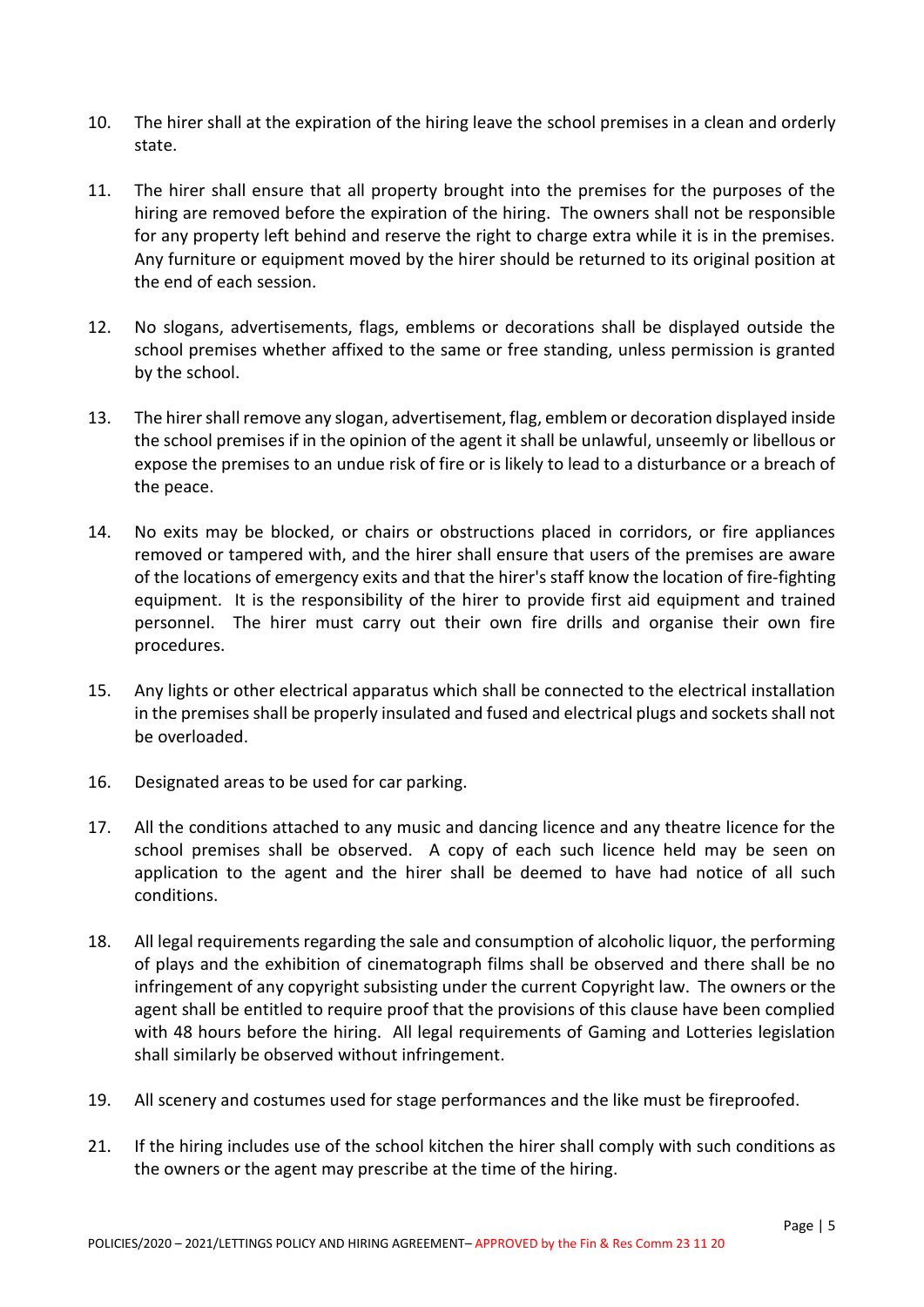- 22. The hirer shall make such provision for such insurance cover as the owners or their agent may require, and shall pay all premiums due thereunder, and produce the policy or policies of insurance 48 hours before the time of the hiring.
- 23. The school reserves the right to levy an additional charge to cover:
	- any additional cleaning that may be required after an event
	- the cost of repair of damage to the school's fabric or equipment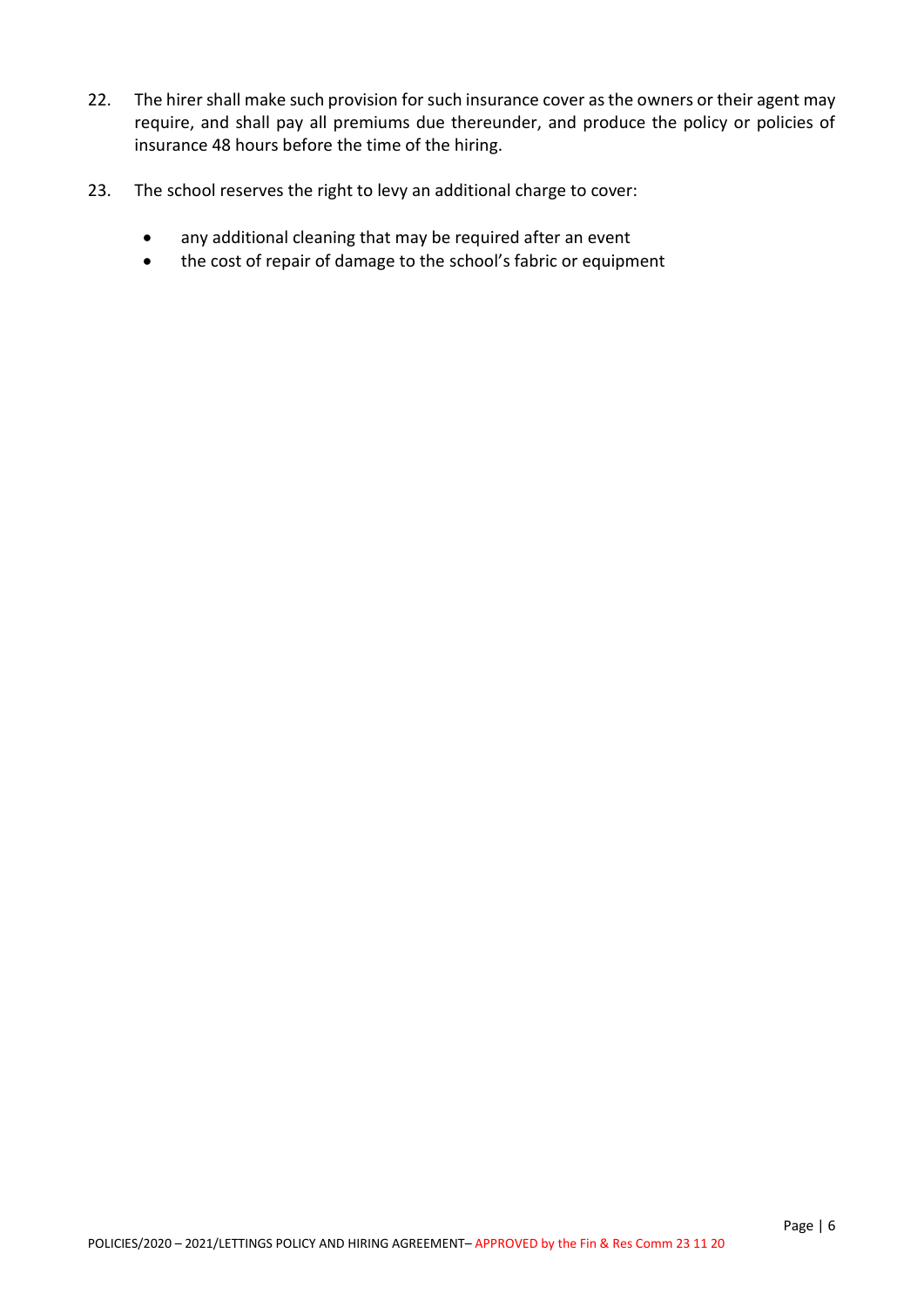Bishop Rawstorne Church of England Academy Highfield Road, Croston, Leyland, PR26 9HH Telephone: 01772 600349 or 600972 (Headteacher: Mr P Cowley)

#### **APPLICATION FOR USE OF THE SCHOOL PREMISES**

*Please complete both sides of this form, Appendix A and Appendix B, if applicable, and return to:* Mrs Lynn Hood at the school.

| <b>CLASS/GROUP/ORGANISATION:</b>                                        |       |
|-------------------------------------------------------------------------|-------|
| <b>NAME &amp; ADDRESS OF CONTACT:</b>                                   |       |
|                                                                         |       |
| <b>DAYTIME TELEPHONE NUMBER:</b>                                        |       |
| <b>EVENING TELEPHONE NUMBER:</b>                                        |       |
| <b>BOOKING DATES:</b>                                                   |       |
| TIMES:                                                                  | From: |
| (Please continue on a separate sheet if required)                       | To:   |
| <b>NUMBER IN GROUP:</b>                                                 |       |
| <b>TYPE OF ACCOMMODATION:</b>                                           |       |
| <b>PURPOSE FOR WHICH</b><br><b>ACCOMMODATION/PREMISES ARE REQUIRED:</b> |       |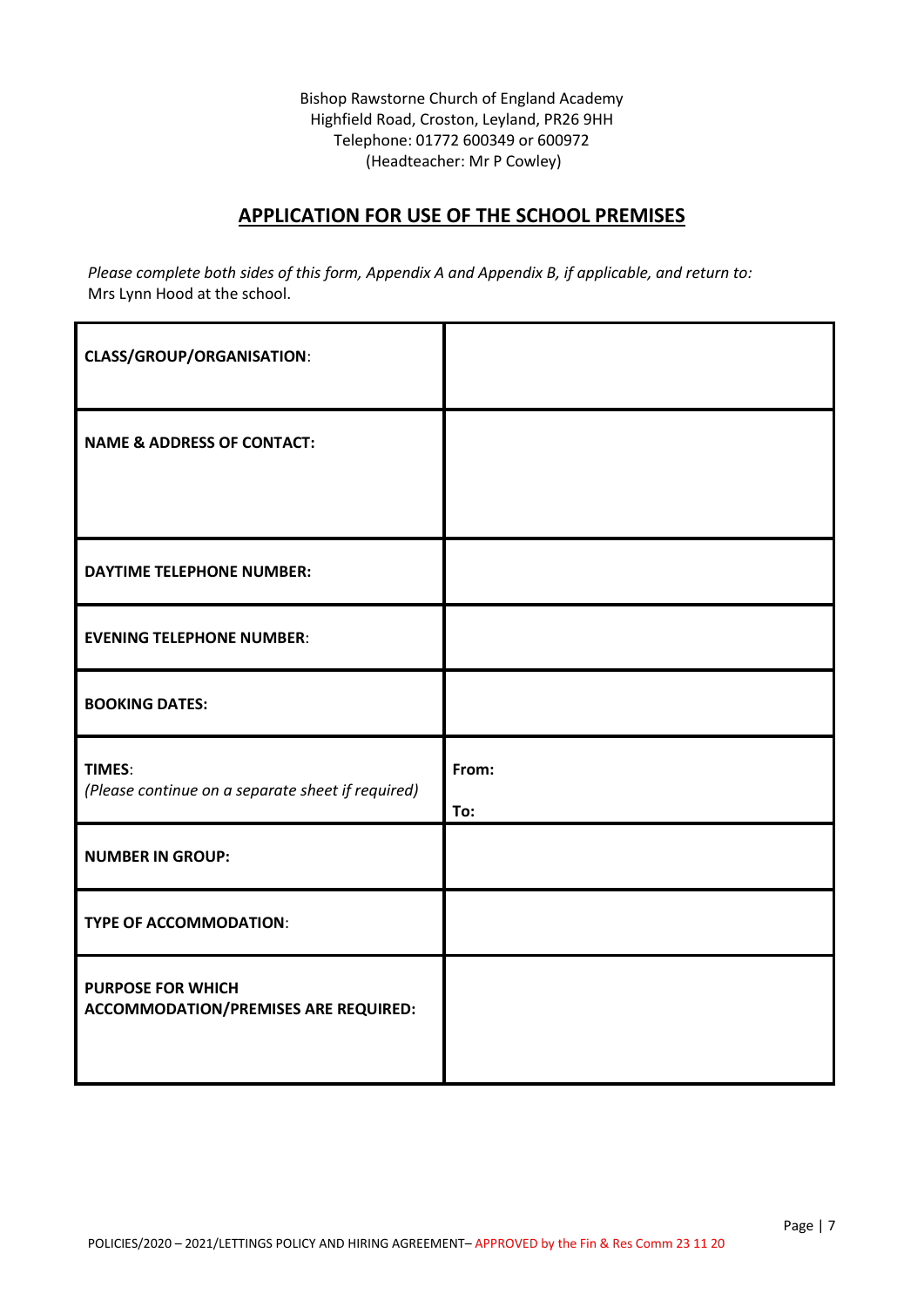| IF THE LETTING IS OF A COMMERCIAL NATURE,<br><b>PLEASE SUPPLY DETAILS:</b>                                              |                                            |
|-------------------------------------------------------------------------------------------------------------------------|--------------------------------------------|
| WILL THE GENERAL PUBLIC BE ADMITTED?                                                                                    | YES / NO<br>(please delete as appropriate) |
| <b>DETAILS OF ADMISSION CHARGES:</b>                                                                                    |                                            |
| IS COPYRIGHT MUSIC TO BE PERFORMED?                                                                                     | YES / NO<br>(please delete as appropriate) |
| <b>MAXIMUM NUMBER OF PERSONS ATTENDING?</b>                                                                             |                                            |
| <b>IS ALCOHOL TO BE SERVED?</b>                                                                                         | YES / NO<br>(please delete as appropriate) |
| DO YOU INTEND TO USE/BRING INTO THE<br>PREMISES ANY ADDITIONAL ELECTRICAL<br><b>EQUIPMENT? (SEE NOTE IN APPENDIX A)</b> | YES / NO<br>(please delete as appropriate) |
| CHARGES 2020 - 2021 please contact<br>North West School Hire on 07485 188467                                            |                                            |

\* I agree to pay the school charges resulting from hiring the school premises.

\* I enclose my insurance cover.

**Signed**: \_\_\_\_\_\_\_\_\_\_\_\_\_\_\_\_\_\_\_\_\_\_\_\_\_\_\_\_\_\_\_\_\_\_ (Organiser)

**Date**: \_\_\_\_\_\_\_\_\_\_\_\_\_\_\_\_\_\_\_\_\_\_\_\_\_\_\_\_\_\_\_\_\_\_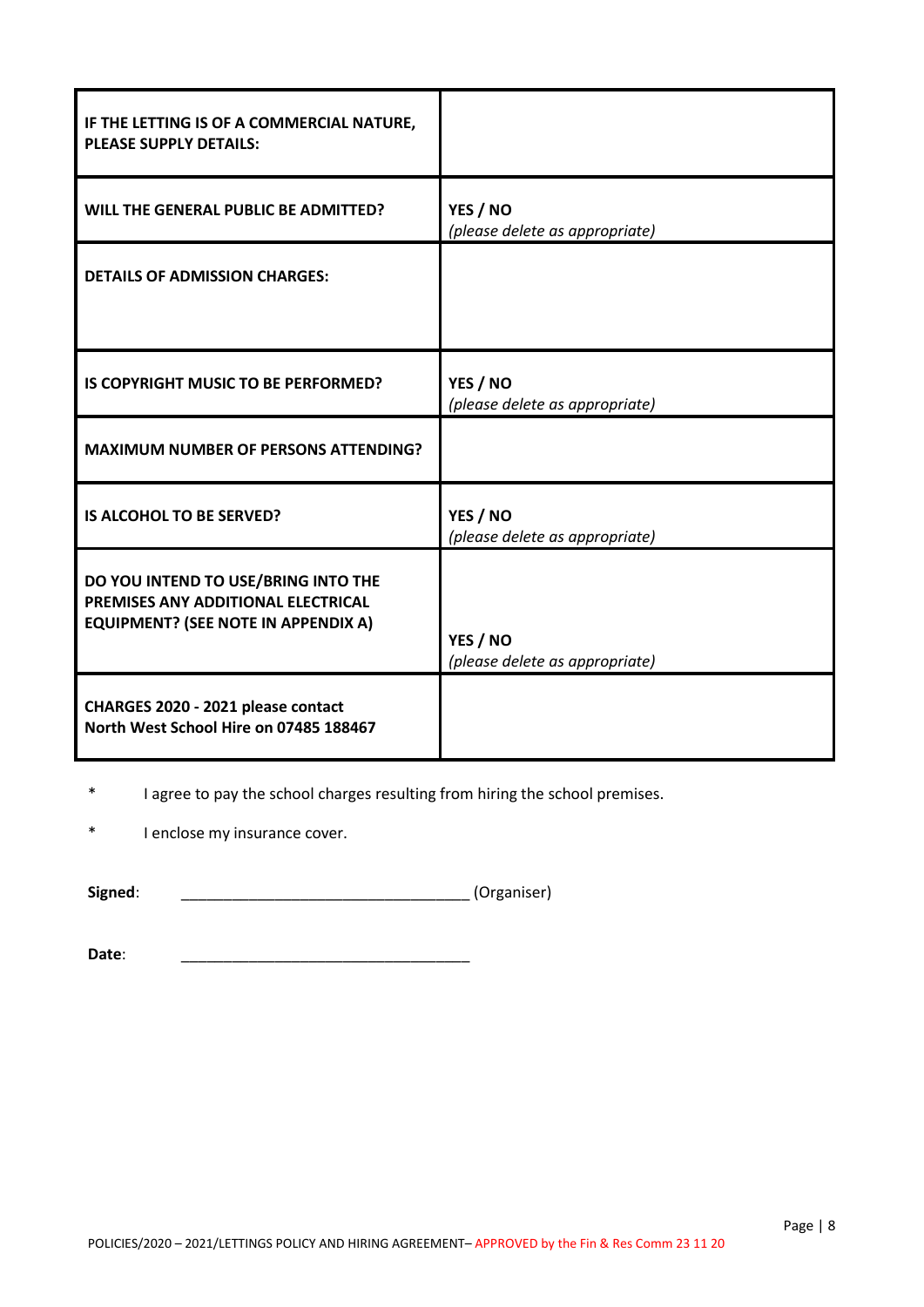#### **MEMORANDUM OF AGREEMENT AND INDEMNITY TO BE COMPLETED FOR ALL APPLICATIONS**:

In consideration of the Governors granting me/us the use of the aforementioned premises, I/we agree to pay the Governors the prescribed hire charge and to replace or pay to the Governors the cost of making good any damage caused to the premises by me/us.

It is further acknowledged and agreed that the Governors give no warranty of the suitability of the premises for the use to which I/we intend to put them and I/we hereby agree to indemnify the Governors, their officers, servants and agents against all actions, costs, claims and demands arising out of any accidents and/or loss which may occur on the said premises during their use by me/us provided that the same is not due to any negligence, omission or default of the Governors, their officers, servants or agents.

Under no circumstances shall the permanent electrical installation be altered or otherwise interfered with. Permission for HIRERS to erect any temporary wiring for specific function or purpose shall only be carried out on approval by the school. Further I/we undertake to check and inspect the facilities to ensure that they are clear and free of hazardous material, debris and spillages prior to use.

It is further acknowledged and agreed that I/we will indemnify the Governors in respect of all actions, costs, claims and demands arising out of any breach of copyright, or under any other enactment in that behalf for the time being in force in respect of any performance of any literary, dramatic, or musical work, which takes place or which is given while the said premises are being used by me/us, our servants or agents.

(The hirer should produce evidence that this indemnity is protected by adequate insurance cover.)

Signature:

Designation: \_\_\_\_\_\_\_\_\_\_\_\_\_\_\_\_\_\_\_\_\_\_\_\_\_\_\_\_\_\_\_ Date:\_\_\_\_\_\_\_\_\_\_\_\_\_\_\_\_\_\_\_\_\_\_\_\_\_\_\_\_

#### **FOR SCHOOL USE ONLY**

- 1. This application for the use of school premises is acceptable to us: **YES / NO** (delete as appropriate)
- 2. The Governors have determined that this will be:
	- a. A free letting **YES / NO** (delete as appropriate)
	- b. A chargeable letting at a cost of  $E_$  \_\_\_\_\_\_ per hour/session plus vat where applicable
	- c. Lettings income will be collected by the school

| Signed: |  | (Business & Finance Manager) |
|---------|--|------------------------------|
|---------|--|------------------------------|

Date: \_\_\_\_\_\_\_\_\_\_\_\_\_\_\_\_\_\_\_\_\_\_\_\_\_\_\_\_\_\_